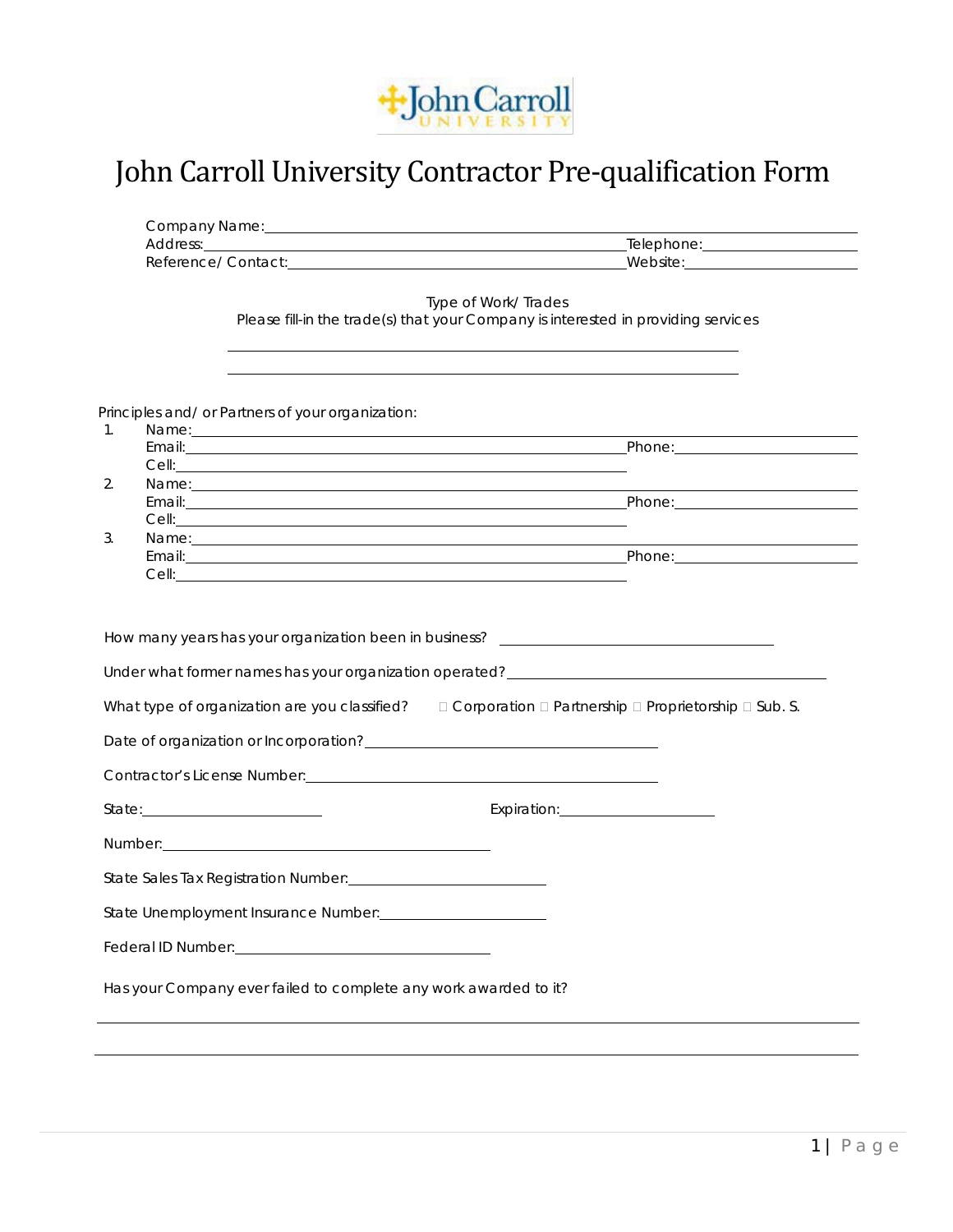Are there any judgements, claims, arbitration proceedings or suits pending or outstanding against your organization or its officers?

Has your organization filed any lawsuits or requested arbitration with regard to construction contracts within the last 5 years?

Within the last 5 years, has any officer or principal of your organization ever been an officer or principal of another organization when it failed to complete a construction contract?

Attach a list of **current** major projects giving name of project, address, owner, architect, general contractor, contract amount, scope of work and scheduled completion. (Include contact people and phonenumbers)

Attach a list of **completed** major projects giving name of project, address, owner, architect, general contractor, contract amount and scope of work. (Include contact people and phone numbers)

List three of your major suppliers:

| $\overline{2}$ .<br>$\mathcal{R}$ | Address: Address: Address: Address: Address: Address: Address: Address: Address: Address: Address: A<br>Name: Name: Name: Name: Name: Name: Name: Name: Name: Name: Name: Name: Name: Name: Name: Name: Name: Name: Name: Name: Name: Name: Name: Name: Name: Name: Name: Name: Name: Name: Name: Name: Name: Name: Name: Name: Name:<br>Address: The Contract of the Contract of the Contract of the Contract of Telephone: Telephone: Telephone:<br>Contact: <u>Contact:</u> |                                 |  |
|-----------------------------------|--------------------------------------------------------------------------------------------------------------------------------------------------------------------------------------------------------------------------------------------------------------------------------------------------------------------------------------------------------------------------------------------------------------------------------------------------------------------------------|---------------------------------|--|
|                                   |                                                                                                                                                                                                                                                                                                                                                                                                                                                                                |                                 |  |
|                                   |                                                                                                                                                                                                                                                                                                                                                                                                                                                                                |                                 |  |
|                                   |                                                                                                                                                                                                                                                                                                                                                                                                                                                                                |                                 |  |
|                                   |                                                                                                                                                                                                                                                                                                                                                                                                                                                                                |                                 |  |
|                                   |                                                                                                                                                                                                                                                                                                                                                                                                                                                                                |                                 |  |
|                                   | Name: Name: Name: Name: Name: Name: Name: Name: Name: Name: Name: Name: Name: Name: Name: Name: Name: Name: Name: Name: Name: Name: Name: Name: Name: Name: Name: Name: Name: Name: Name: Name: Name: Name: Name: Name: Name:                                                                                                                                                                                                                                                  |                                 |  |
|                                   |                                                                                                                                                                                                                                                                                                                                                                                                                                                                                |                                 |  |
|                                   | Contact: Contact: Contact: Contact: Contact: Contact: Contact: Contact: Contact: Contact: Contact: Contact: Contact: Contact: Contact: Contact: Contact: Contact: Contact: Contact: Contact: Contact: Contact: Contact: Contac                                                                                                                                                                                                                                                 |                                 |  |
|                                   |                                                                                                                                                                                                                                                                                                                                                                                                                                                                                |                                 |  |
|                                   | List three contractors that you do business with:                                                                                                                                                                                                                                                                                                                                                                                                                              |                                 |  |
| $\mathbf{1}$                      |                                                                                                                                                                                                                                                                                                                                                                                                                                                                                |                                 |  |
|                                   | Address: The Contract of the Contract of the Contract of the Contract of Telephone: Telephone: Telephone:                                                                                                                                                                                                                                                                                                                                                                      |                                 |  |
|                                   | Contact: contact:                                                                                                                                                                                                                                                                                                                                                                                                                                                              |                                 |  |
| $\mathcal{D}_{\mathcal{L}}$       | Name: Name: Name: Name: Name: Name: Name: Name: Name: Name: Name: Name: Name: Name: Name: Name: Name: Name: Name: Name: Name: Name: Name: Name: Name: Name: Name: Name: Name: Name: Name: Name: Name: Name: Name: Name: Name:                                                                                                                                                                                                                                                  |                                 |  |
|                                   | Address: 2008 Committee and Committee and Committee and Committee and Committee and Committee and Committee and Committee and Committee and Committee and Committee and Committee and Committee and Committee and Committee an                                                                                                                                                                                                                                                 | _Telephone:____________________ |  |
|                                   |                                                                                                                                                                                                                                                                                                                                                                                                                                                                                |                                 |  |
|                                   |                                                                                                                                                                                                                                                                                                                                                                                                                                                                                |                                 |  |
|                                   |                                                                                                                                                                                                                                                                                                                                                                                                                                                                                |                                 |  |
|                                   |                                                                                                                                                                                                                                                                                                                                                                                                                                                                                |                                 |  |
| $\mathcal{S}$                     | Name: Name: Name: Name: Name: Name: Name: Name: Name: Name: Name: Name: Name: Name: Name: Name: Name: Name: Name: Name: Name: Name: Name: Name: Name: Name: Name: Name: Name: Name: Name: Name: Name: Name: Name: Name: Name:                                                                                                                                                                                                                                                  |                                 |  |
|                                   | Trade Association Memberships:                                                                                                                                                                                                                                                                                                                                                                                                                                                 |                                 |  |
|                                   |                                                                                                                                                                                                                                                                                                                                                                                                                                                                                |                                 |  |